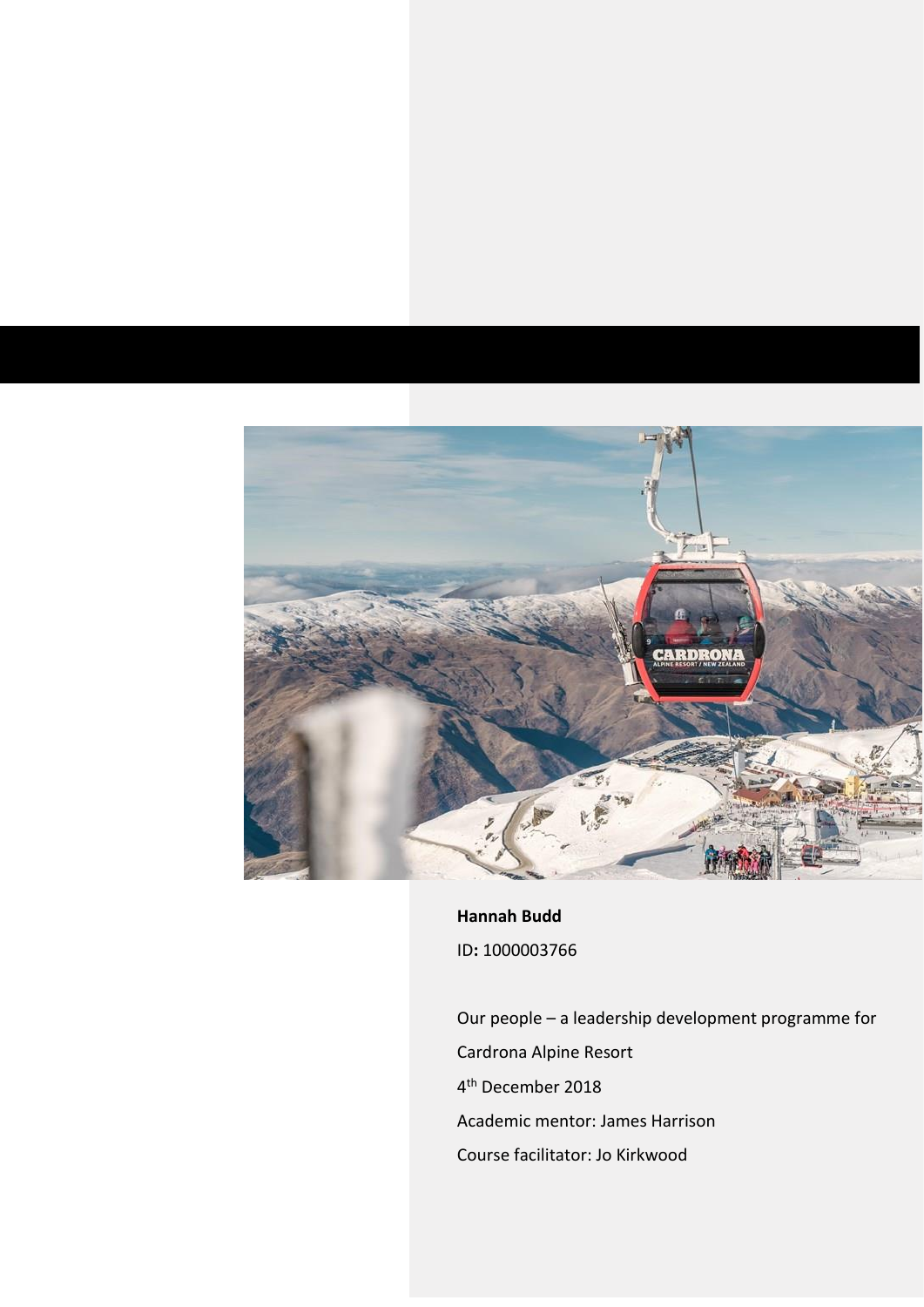# **Attestation of Authorship**

I hereby declare that this submission is my own work and that, to the best of my knowledge and belief, it contains no material previously published or written by another person (except where explicitly defined in acknowledgments), nor materials which to be substantial extend have been submitted for the award of any other degree or diploma of an institution of higher learning.

Signature……………………………..Date…………4/12/2018…………………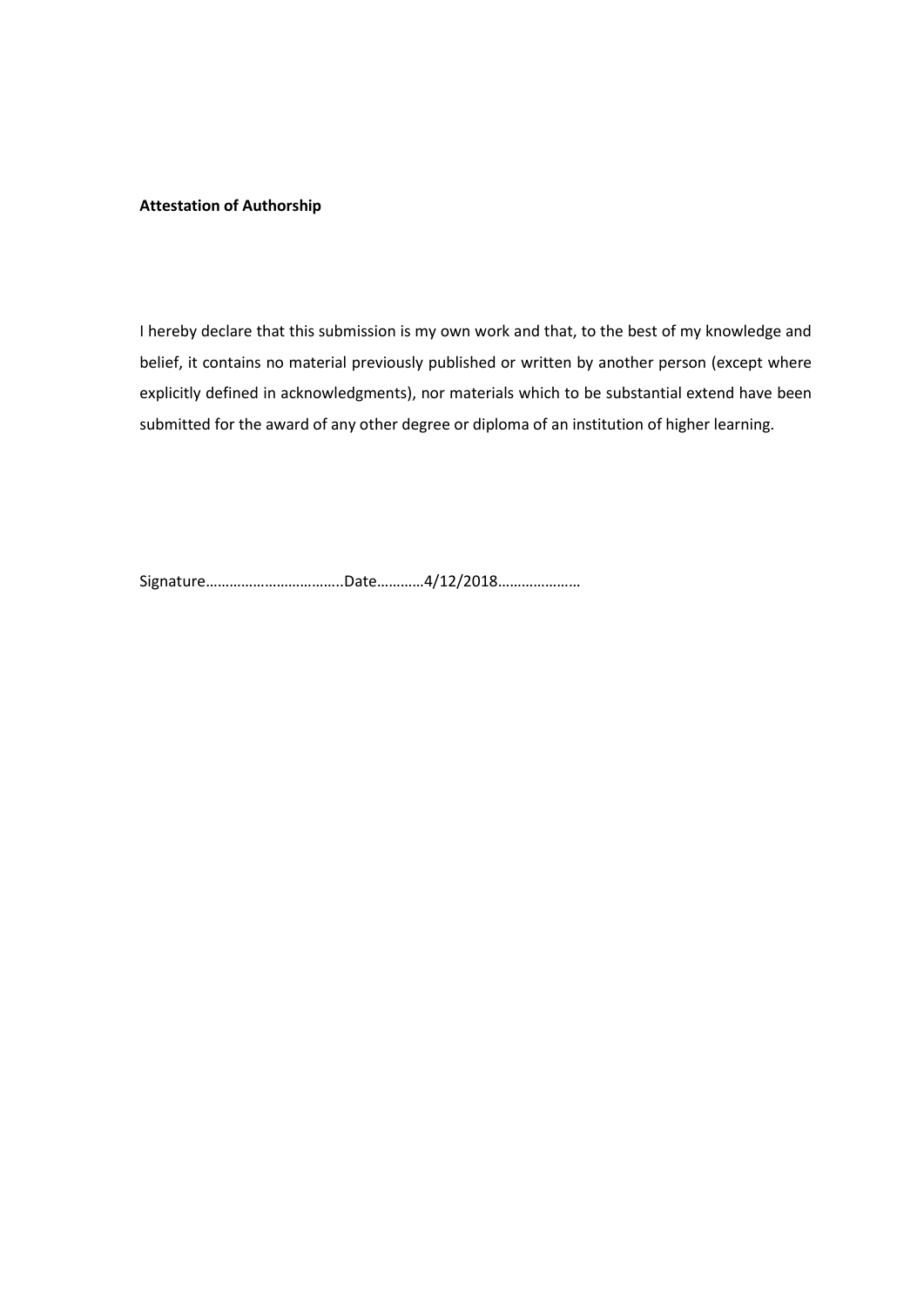### **Executive summary**

### **1.1 Introduction**

Originally from Scotland, I first came to New Zealand in 2009 after completing university and migrated straight to the Southern Alps. I took on a position as a ticket office assistant at Porters Ski Area in Canterbury and this was to be my first taste of work on a ski field. At Porters Ski Area I found a connection not only to the mountains, but to the likeminded people who worked there and found myself pulled back each winter. Throughout my time at Porters Ski Area I leant about how a ski area operated, what it felt like to be part of a successful team and what guests wanted when they came to visit a ski area. In the five seasons I worked there I progressed however by the end of the 2013 winter I could not see any more scope for development. I had fallen in love with Wanaka when I visited in the summer of 2009 and met my now partner when I worked there in 2013. I decided it was time to settle in the Southern Lakes region and when I arrived I worked in hospitality as a duty manager taking on extra responsibilities. However, I knew the hospitality industry wasn't for me and I wanted to be closer to the mountains and immerse myself in the snow sports industry once more. I remember reaching a particularly low point when I was cleaning the floor and doing the dishes for a celebrity chef late one evening and so the next day sent my CV to both commercial ski fields in the Wanaka area. To my absolute surprise I was requested to come for an interview with the services manager at Cardrona Alpine Resort and in April 2014 I started my new role as the ticket office supervisor.

Since I have joined Cardrona it has developed into an all year-round tourism destination and my role has developed in parallel. In winter, Cardrona offers what could be described as some of the best skiing and snowboarding facilities in the Southern Hemisphere and in summer, a range of gravity fed activities from mountain biking to downhill carting. As it strives to become a 365 day a year operation the demands on its people have changed in such a way that they must now have the skills to embrace and adapt to change. As my role evolved, I expressed an interest in developing my own skills as a leader, and in 2016 I enrolled with Capable New Zealand and began my MProfPrac journey. After discussing the literature and my learning journey with key players in my organisation, it was agreed that my project would offer an opportunity for me to develop and motivate our leadership team. As a relatively young manager and leader within my organisation, this project also gave me the opportunity to grow my own leadership skills and enhance my ability to deal with change. The forum format of this project allowed me to spend more times with my fellow managers and discuss what leadership meant to them and learn from their experiences.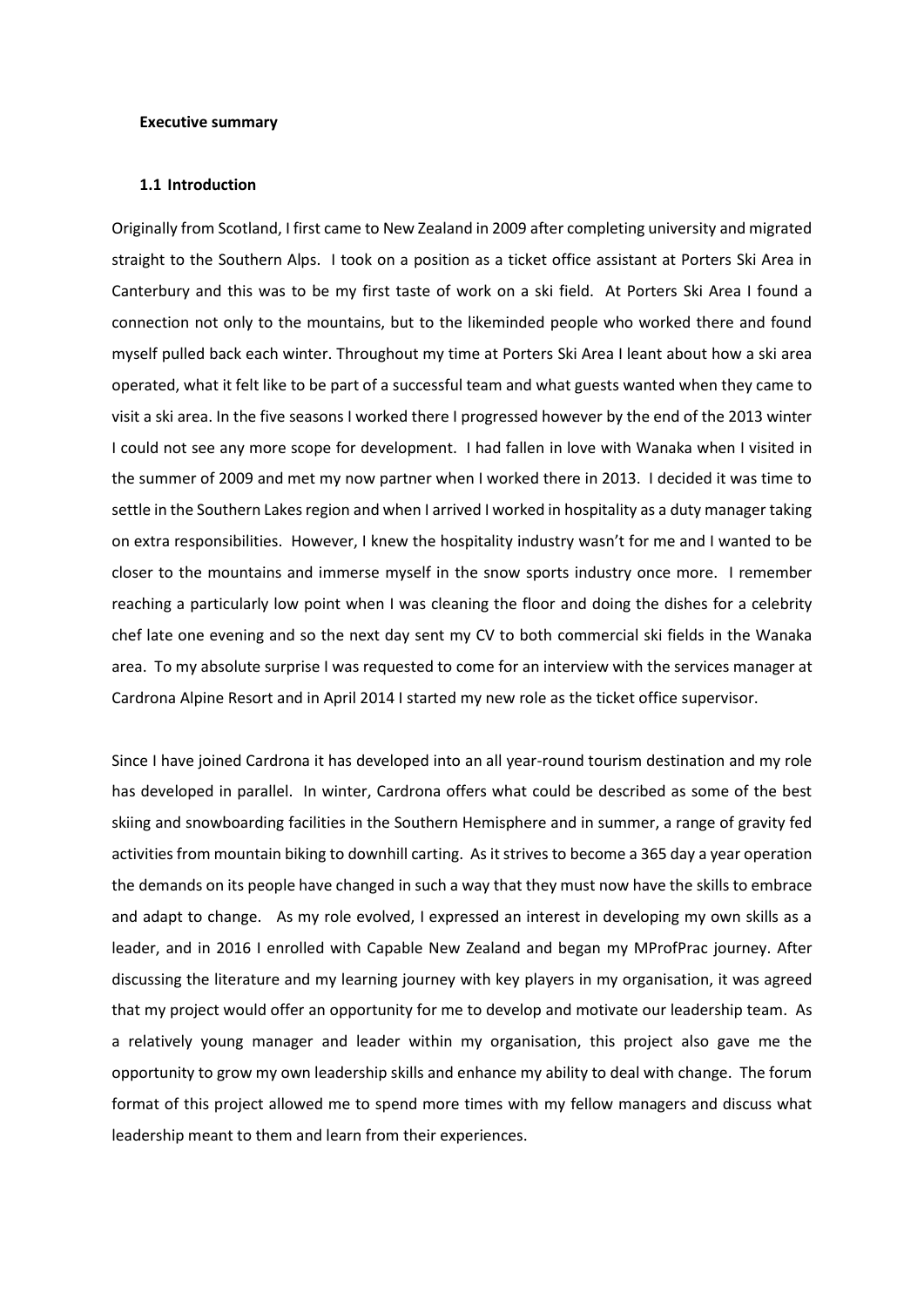### **1.2 Purpose**

The main purpose of my MProfPrac project was to discover who I was as a leader and become the best people leader I possibly can. During this project programme I wanted to facilitate open discussions with the management team. It was hoped this would give them the space to reflect on what we do now for the wider leadership team, but also, what we do with our own leadership teams. It was hoped that the outcome would be a Cardrona capability framework and a pilot series of coaching sessions for our leadership team to be trialled during the 2018 winter season. I wanted to create a project that has the potential to bring about cultural change across my organisation and better equip our leadership and management teams to deal with change.

Personally, this was about looking inwards and discovering what my leadership practice was like and what gaps I had. I wanted to gain an understanding of how each department within our organisation leads their teams and an understanding of the development needs required to lead the various teams across Cardrona. By sharing with my peers, I wanted to develop some tools and approaches to leading my team and above all I wanted to feel more confident.

#### **1.3 Personal findings and future direction**

From the literature and discussions with my peers during the management forums, I have discovered a new sense of self-awareness and the importance of role modelling the behaviours I expect from my team. I have become more emotionally aware and asses daily how I am feeling so I can give the people around me the energy they deserve. The importance of reflection and slowing down has been life changing and allowed me to stop and really listen to people. This has created connection and enabled me to pick up on the subtleties of a situation and shows the people around me that I respect what they have to contribute. However, I still encountered some issues with members of my leadership team this winter season and upon reflection think I now have the confidence to set clear expectations, however unpopular, when people start a role. Thinking back to last winter and discussions with my peers, I have found that as a manager you can't please everyone and that that's ok. Moving forward, I want to be an observer within my department and deal with anything that is at odds with my own and Cardrona's values as they happen. I want to empower the team around me to lead the department and coach them, not simply jump in and take over. My new-found appreciation for reflection is integral to this and I want to promote this within my team.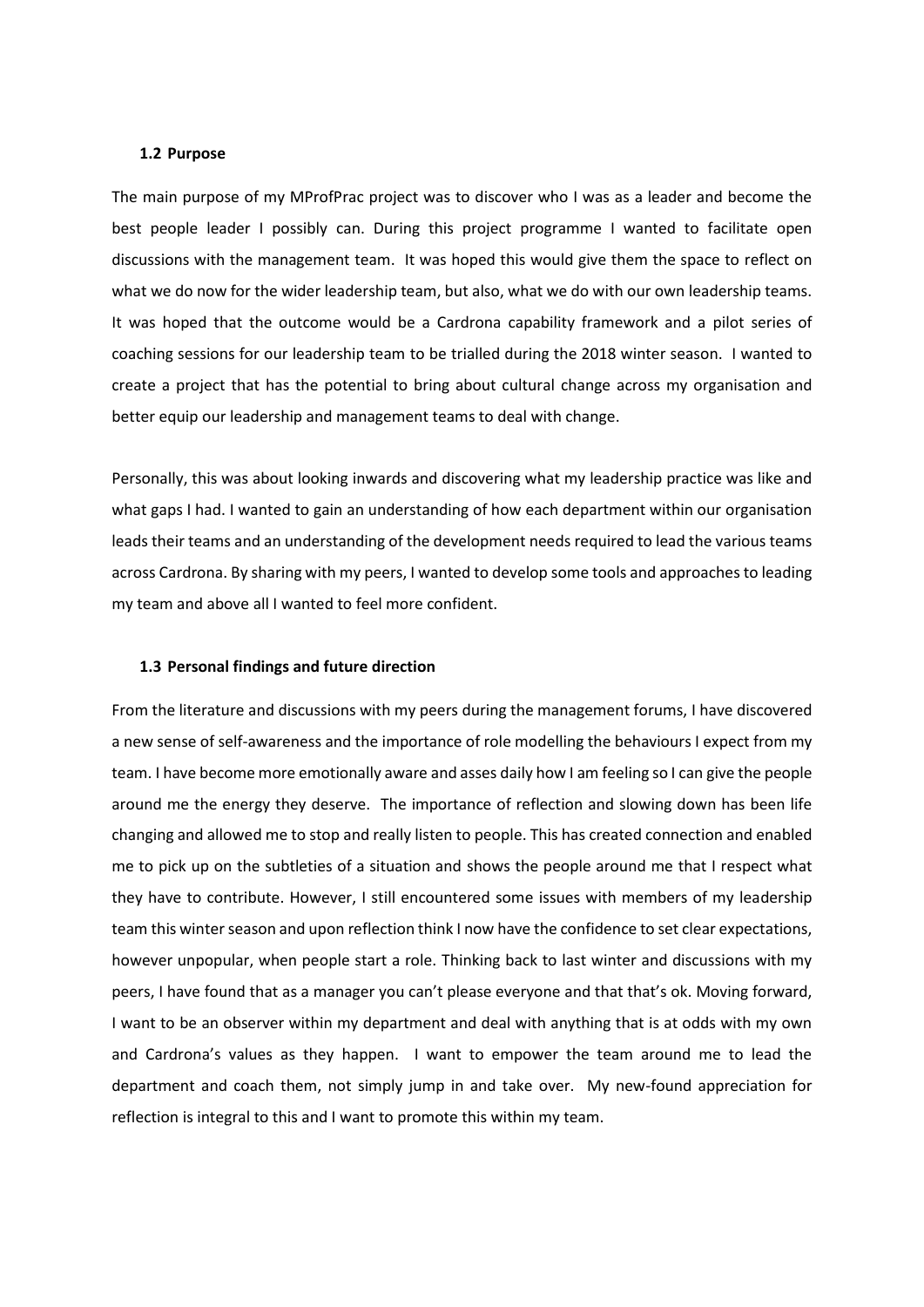# **1.4 Project findings and future direction**

This project can be split into three sections; 1. The management focus groups, 2. The leadership development sessions – a pilot for 2018, 3. The guest service leadership team

# 1. The management focus groups

A series of six focus groups were held prior to the 2018 winter season. These sessions gave interested managers the chance to connect and discuss how they lead their own teams and what their teams want in the way of development. At the end of the six sessions we agreed on an updated version of the 2017 gold standards and KPIs rather than creating a new capability frame work, a series of five leadership development sessions for winter 2018, an agreement that managers would run a weekly communications meeting with their own team and that we would encourage a leader from each department to attend the 3pm operational meeting each day. At each forum I would present and facilitate the session, and this gave me a great sense of achievement and confidence. People seemed to really appreciate what I had to say and add to the subject of leadership. The work I did with the management team during this project has increased my self-confidence and given me more strength to speak up and contribute my opinions at work. I have become a valuable member of the team over the last five years and I do have ideas and experiences that are worth sharing.

2. The leadership development sessions – a pilot for 2018.

An outcome of the management focus groups was a series of five leadership development sessions during the 2018 season with a focus on getting people together and socialising. From the management forums we agreed the main aim was to promote collaboration and communication across the organisation. After each session we sought feedback from the managers and the leadership team and adjusted the format and content of each session as we progressed. To me if felt like the more informal sessions, where we updated the leadership team on new developments and what Cardrona might look like in the future, were the most successful in that more people attended. The way we sought feedback, reflected and adjusted each session so quickly is something I want to adopt in my daily professional practice. In the past I have made plans and when they have not worked been resistant to changing them. The way we adapted these sessions showed that its ok to admit something isn't perfect and try another approach to see if it works better, reflect and then try again.